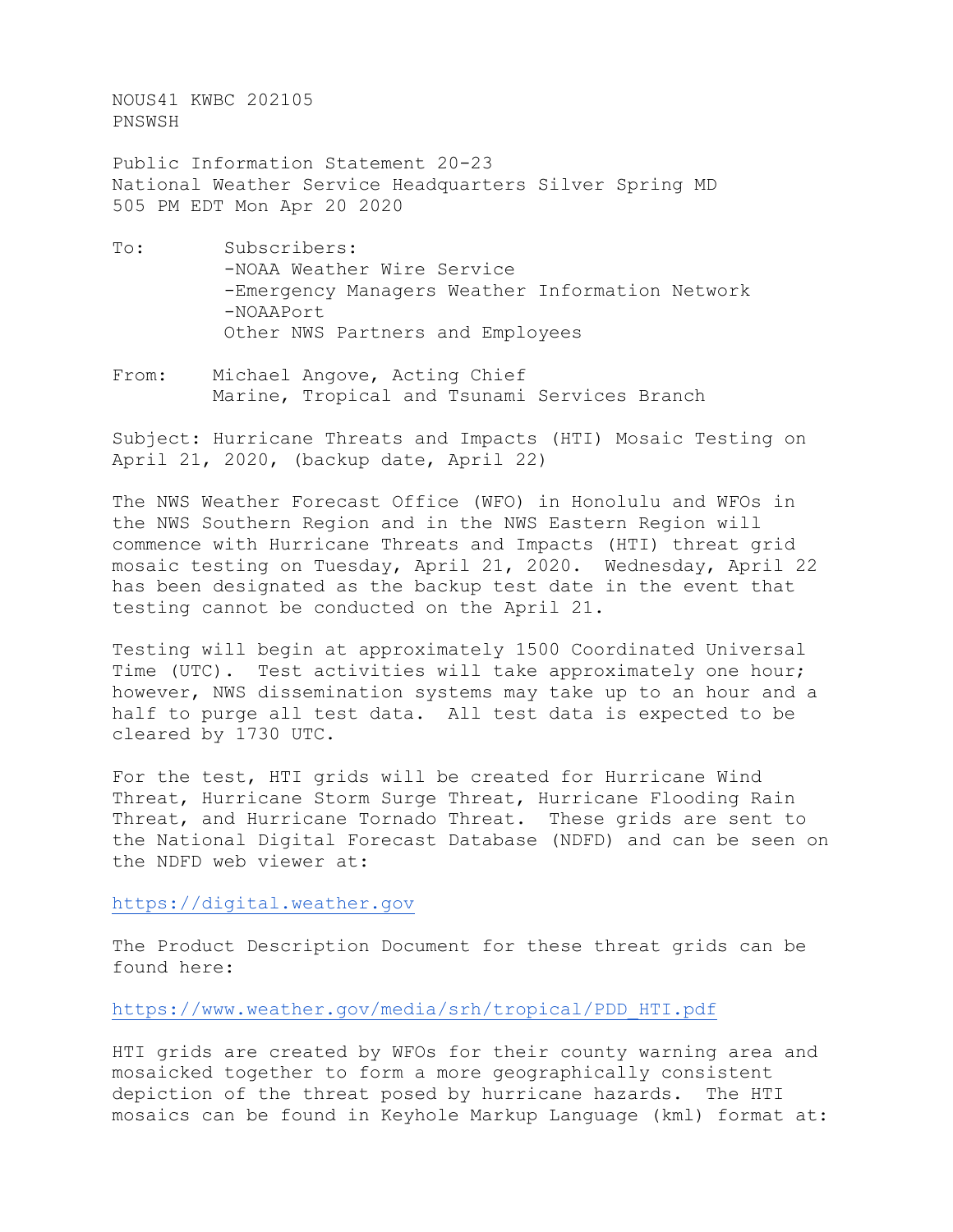## https://weather.gov/hti

When populated HTI grids are posted, they also can be found on the WFO Tropical Web Portal page linked below under the "Threats and Impacts" tab:

<https://www.weather.gov/srh/tropical>

NWS WFOs participating in this HTI Mosaic Test are listed below by NWS Region:

NWS Eastern Region: Blacksburg/Roanoke, VA (RNK) Caribou, ME (CAR) Charleston, SC (CHS) Columbia, SC (CAE) Greenville-Spartanburg, SC (GSP) Mount Holly, NJ (PHI) Newport/Morehead City, NC (MHX) New York, NY (OKX) Raleigh-Durham, NC (RAH) Sterling, VA (LWX) Wakefield, VA (AKQ) NWS Pacific Region: Honolulu, HI (HFO) NWS Southern Region: Atlanta, GA (FFC) Austin-San Antonio, TX (EWX) Birmingham, AL (BMX) Brownsville, TX (BRO) Corpus Christi, TX (CRP) Fort Worth, TX (FWD) Jacksonville, FL (JAX) Key West, FL (KEY) Lake Charles, LA (LCH) Melbourne, FL (MLB) Miami, FL (MFL) Mobile, AL (MOB) New Orleans, LA (LIX) Tallahassee, FL (TAE) Tampa Bay Area, FL (TBW)

Periodic software and hardware testing in preparation for hurricane events will continue during the remainder of 2020.